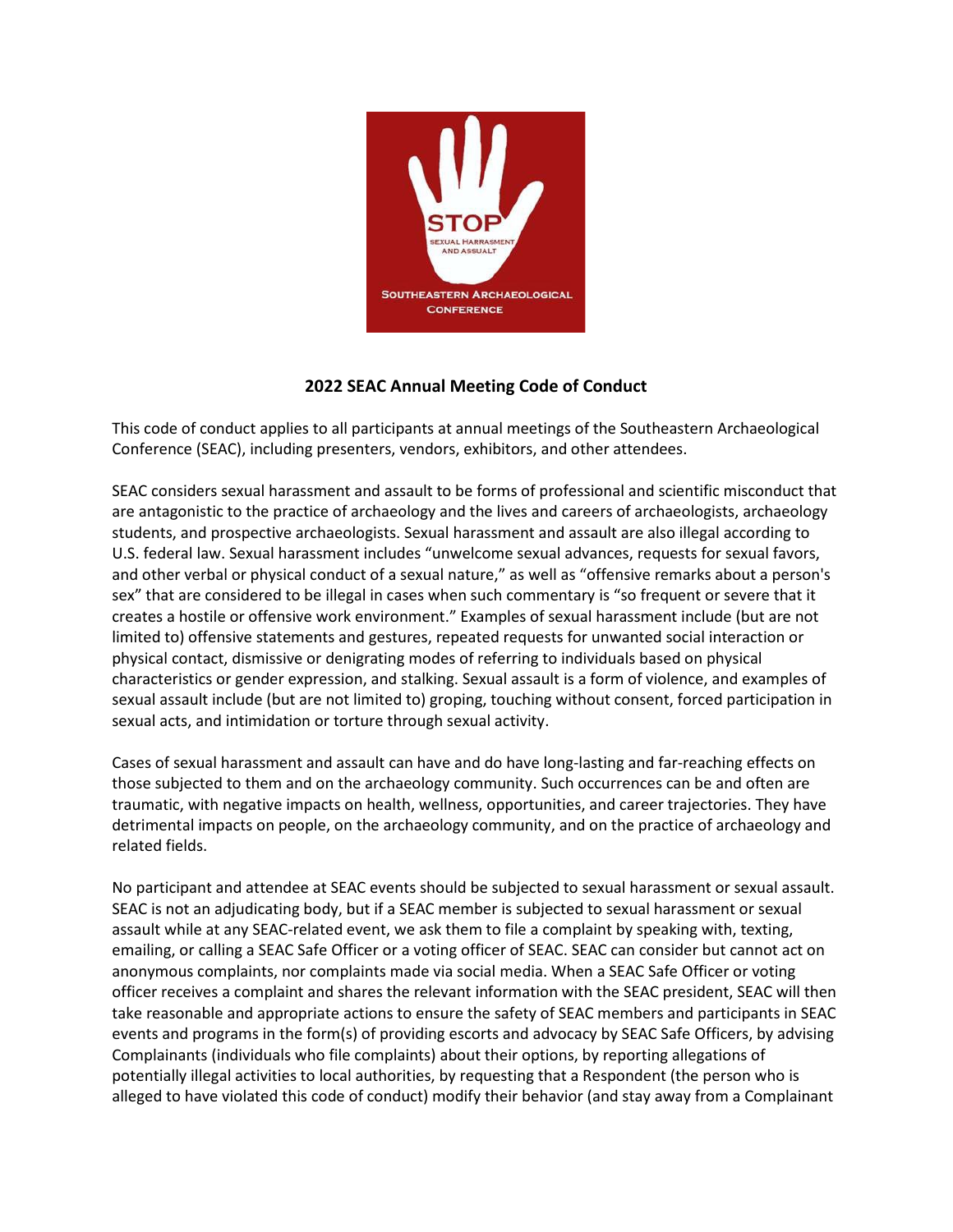if that person is identified), or by other actions as appropriate. SEAC expects members and annual meeting attendees to comply with requests to alter or to moderate behavior based on reasonable and credible complaints.

We assume that all registrants for SEAC activities will have read and will understand this code of conduct; and they must agree to abide by Principle 9 (Safe Educational and Workplace Environments) in the Principles of Archaeological Ethics by the Society for American Archaeology (SAA), which states that:

Archaeologists in all work, educational, and other professional settings, including fieldwork and conferences, are responsible for training the next generation of archaeologists. Part of these responsibilities involves fostering a supportive and safe environment for students and trainees. This includes knowing the laws and policies of their home nation and institutional workplace that pertain to harassment and assault based upon sex, gender identity, sexual orientation, ethnicity, disability, national origin, religion, or marital status. SAA members will abide by these laws and ensure that the work and educational settings in which they have responsible roles as supervisors are conducted so as to avoid violations of these laws and act to maintain safe and respectful work and learning environments.

As an organization, SEAC promotes inclusivity and opportunity, it expects adherence to codes of professional ethics and to U.S. law, and it recognizes sexual harassment and sexual assault as antithetical to the principles and values of SEAC and the profession of archaeology as a whole. SEAC supports the viewpoints and policy statements of other organizations on the problems posed by sexual harassment and assault in archaeology, including those by the Society for American Archaeology (SAA), the Society for Historical Archaeology (SHA), the Canadian Archaeological Association (CAA), the American Anthropological Association (AAA), the Archaeological Institute of America (AIA), the Society for Classical Studies (SCS), the American Historical Association (AHA), the American Physical Society (APS), and the American Geophysical Union (AGU).

SEAC members with concerns about issues related to sexual harassment and assault should feel welcome to discuss those concerns confidentially with the voting officers of SEAC, the SEAC Sexual Harassment and Assault Response and Prevention (SHARP) Coordinator, or members of the SHARP Committee, and individuals designated as SEAC Safe Officers. Individual members of SEAC and SEAC as an organization should strive to create safe and supportive environments for participation in all its events and programs. Public awareness about the problems of sexual harassment and assault in archaeology will ideally reduce the prevalence of these problems in the long run.

#### Relevant Web Sites

SEAC

• <https://www.southeasternarchaeology.org/sexual-harassment-task-force/>

SAA

- <https://www.saa.org/annual-meeting/submissions/anti-harassment-policy>
- [https://documents.saa.org/container/docs/default-source/doc](https://documents.saa.org/container/docs/default-source/doc-careerpractice/harassment_resource.pdf?sfvrsn=d5b7b7d8_4)[careerpractice/harassment\\_resource.pdf?sfvrsn=d5b7b7d8\\_4](https://documents.saa.org/container/docs/default-source/doc-careerpractice/harassment_resource.pdf?sfvrsn=d5b7b7d8_4)
- [https://www.saa.org/career-practice/saa-statements-guidelines/statement](https://www.saa.org/career-practice/saa-statements-guidelines/statement-details/2015/11/01/saa-statement-on-sexual-harassment-and-violence)[details/2015/11/01/saa-statement-on-sexual-harassment-and-violence](https://www.saa.org/career-practice/saa-statements-guidelines/statement-details/2015/11/01/saa-statement-on-sexual-harassment-and-violence)